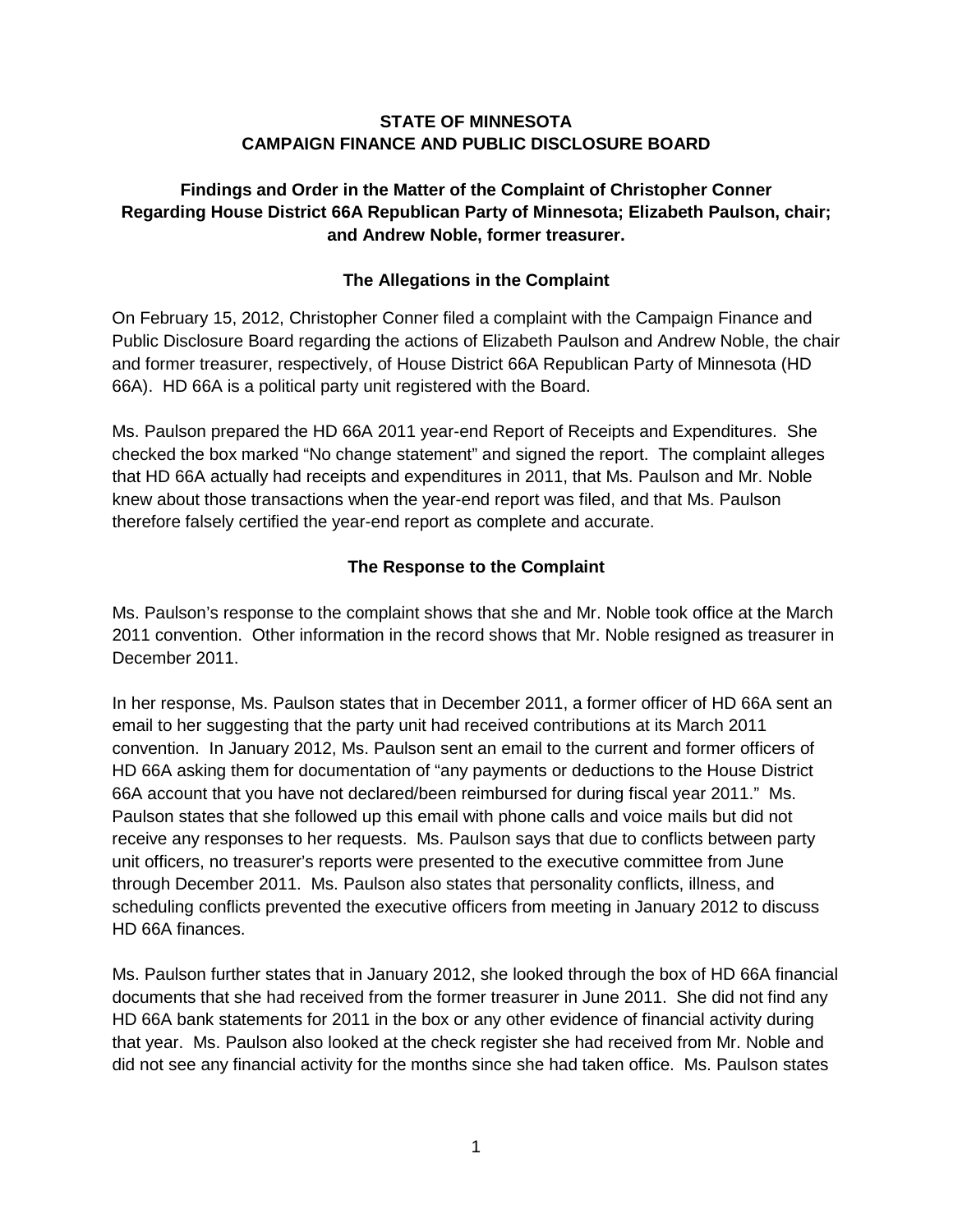that, based on these efforts, she concluded that HD 66A had had no financial activity since she took office in March 2011.

Therefore, to prepare 2011 year-end report for HD 66A, Ms. Paulson found the treasurer's report that had been presented at the March 2011 convention. She saw that the ending cash balance on that report, \$531.61, matched the ending cash balance on the 2010 year-end Report of Receipts and Expenditures that had been filed with the Board. Based on this report and her knowledge that there had been no financial activity during her tenure as chair, Ms. Paulson then entered the ending cash balance of \$531.61 from the 2010 report on to the 2011 year-end report, checked the box marked "No change statement," and signed the report. She filed the report with the Board on January 31, 2012.

Ms. Paulson states that when she received notice of the complaint from the Board in February 2012, she activated online banking for herself as chair of HD 66A and obtained copies of the party unit's 2011 bank statements from the bank. Those statements revealed that HD 66A actually had received \$97 in contributions at the March 2011 convention and had spent \$59.70 on food for that meeting. Ms. Paulson then filed an amended year-end report that included these transactions. The former treasurer later confirmed that there were no paper bank statements for 2011 in the box of documents that he gave to Ms. Paulson because the party unit had received only online statements for that year.

Ms. Paulson states that she did her best to prepare an accurate year-end report for HD 66A and that based on the information that she had in her possession when she prepared the report, she believed that there were no changes to the cash balance in HD 66A's bank account in 2011.

## **Board Analysis**

The Board has the authority to investigate all reports filed with it under Minnesota Statutes, Chapter 10A. When the Board accepts a complaint, it exercises that authority to investigate all possible violations of Chapter 10A that might arise from the conduct alleged in the complaint or from the reports under review regardless of whether the complainant clearly and specifically raised those violations in the complaint.

Here, the facts alleged in the complaint raise two issues. The first is whether the HD 66A 2011 year-end report included all the financial transactions that the party unit made during that year. The second is whether Ms. Paulson signed the year-end report knowing that it was false or that it omitted required information. The complaint also raises issues related to party unit operation and control. These issues are not under the Board's jurisdiction and were not investigated.

The purpose of Minnesota Statutes, chapter 10A, is to promote accurate disclosure of political party unit financial transactions so that the public can know how the party unit is raising and spending money. To further this goal, Minnesota Statutes section 10A.20, subdivision 3, requires a political party unit to disclose on its campaign finance reports the sum of all contributions made to the party unit and the sum of all expenditures made by the party unit.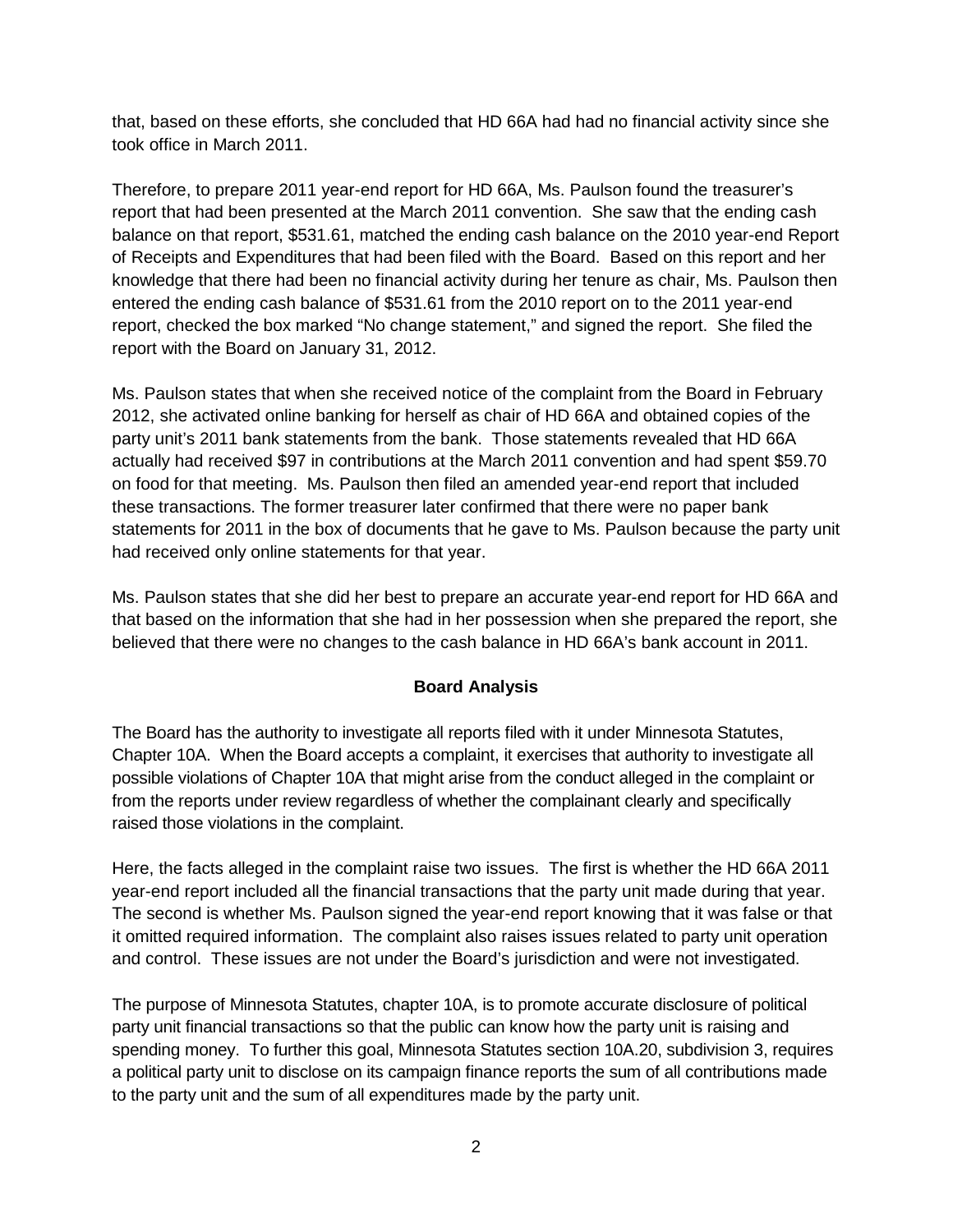In the present case, the HD 66A 2011 year-end report did not include the sum of the contributions made to the party unit or the sum of the party unit's expenditures. Consequently, there is probable cause to find that HD 66A violated the campaign finance disclosure statutes.

A political party unit can remedy violations of the statutory reporting requirements by amending its report. Here, Ms. Paulson amended the HD 66A year-end report to include the contributions to and the expenditures made by the party unit in 2011. When a party unit remedies a reporting violation related to the omission of a contribution or an expenditure, the statutes do not provide for a civil penalty.

The next issue raised by the complaint is whether Ms. Paulson signed the HD 66A year-end report knowing that it was false or omitted required information. Minnesota Statutes section 10A.025, subdivision 2, states that anyone who signs and certifies a report as true knowing that it contains false information or who knowingly omits required information is subject to a civil penalty of up to \$3,000 and to possible criminal charges.

The evidence necessary to show that an individual knowingly filed a false or incomplete report is different than the evidence necessary to establish that a report was inaccurate. To determine whether an individual knowingly filed a false or incomplete report, the Board first looks for evidence that the individual was aware of the transactions in question. Because the statute does not penalize constructive knowledge, evidence showing that the person should have known of the inaccuracy is not enough to establish a violation. Instead, the facts must show that the person had actual knowledge of the transactions in question and then certified the report knowing that it omitted or incorrectly stated those transactions.

Here, Ms. Paulson had some warning from a former party unit officer that contributions had been made to HD 66A at its March 2011 convention. In addition, if the party unit leadership had been functioning properly, Ms. Paulson would have had periodic financial statements and complete records from the former treasurers to guide her when she prepared the report. But instead, personal conflicts between the past and current party unit officers prevented the sharing of financial information between these groups. Thus, when Ms. Paulson prepared the 2011 year-end report, she believed that she had all of the relevant financial information for the year and that that information showed that there had been no change to the party unit's bank account in 2011. Because Ms. Paulson had no actual knowledge of the contributions to and expenditures made by HD 66A during 2011, there is no probable cause to find that she signed the party unit's year-end report knowing that it was false or that it omitted required information.

Although Mr. Noble was party unit treasurer during part of 2011, he did not sign or file any reports. Thus, none of the allegations of the complaint are applicable to him.